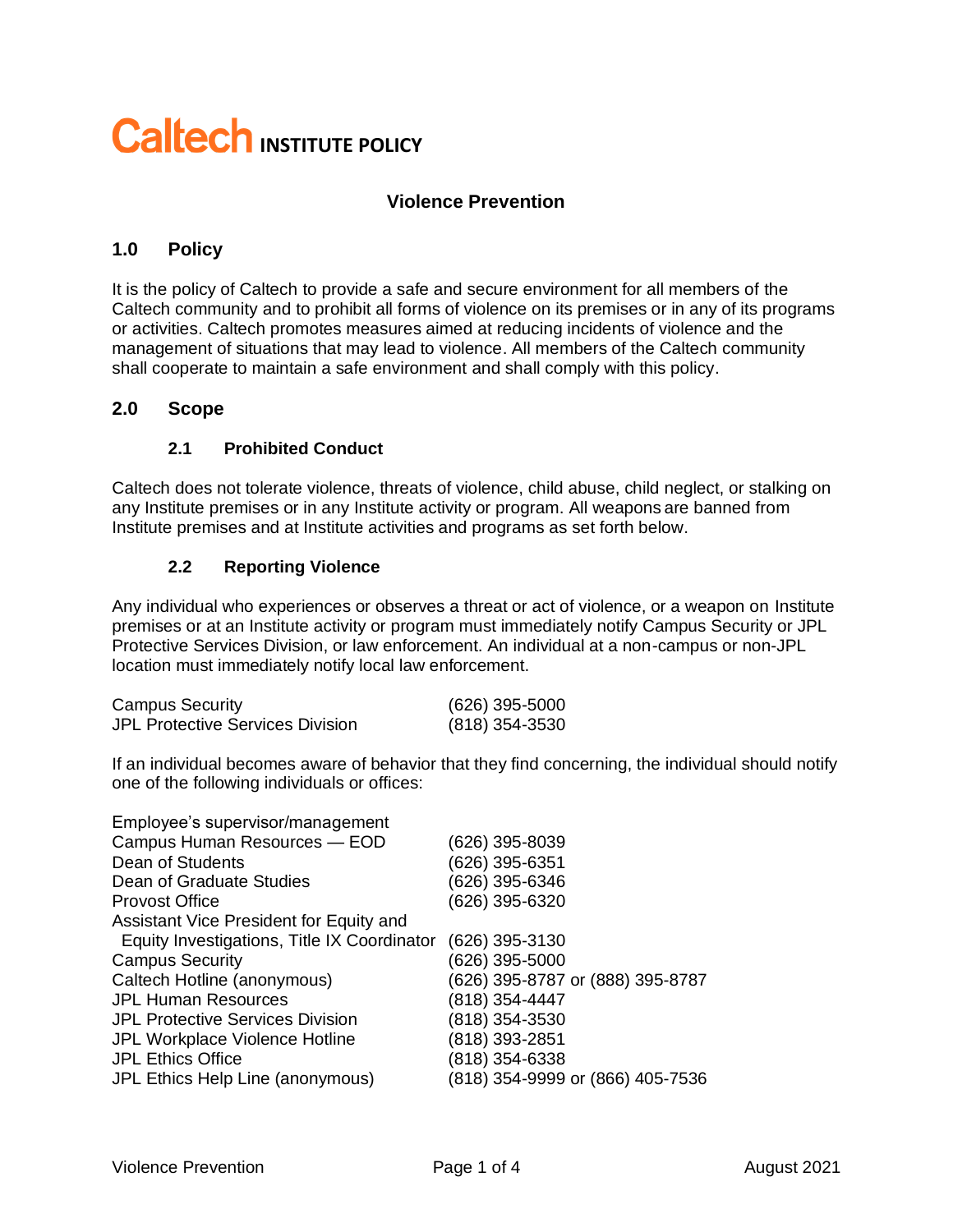Caltech will handle all reports of violence in a confidential manner, with information released as determined to be appropriate by Caltech. Managers are required to immediately report any violation or suspected violation of this policy to Caltech Security, JPL Protective Services Division, Human Resources, the deans or the provost, whether the violation is observed on Institute premises or at any Institute activity or program. Caltech policy prohibits retaliation against any faculty, staff, postdoctoral scholar, student, or third party who, in good faith, reports a violation or suspected violation of this policy.

Caltech will not tolerate intentional false reporting of incidents. A good faith complaint that results in a finding of "no violation" is not considered a false report. However, when a complainant or third party is found to have fabricated allegations or to have given false information with malicious intent or in bad faith, they may be subject to disciplinary action.

## **2.3 Reporting Child Abuse or Child Neglect**

Every member of the Caltech community who knows of or reasonably suspects child abuse or child neglect has a personal responsibility to report to Caltech Security or the JPL Protective Services Division immediately.

Certain members of the community—known as mandated reporters—have a legal responsibility to act. A mandated reporter is a Caltech employee who meets one of the following definitions: (a) holds a job recognized by the State of California as one that is legally required to report child abuse or neglect no matter where it occurs; or (b) engages in duties that bring them into contact with children on a regular basis or who supervises those whose duties bring them into contact with children on a regular basis, and thus are required to report child abuse or neglect occurring on Caltech premises or at an official activity of, or program conducted by, Caltech. All athletic coaches, including assistant coaches and graduate assistants involved in coaching, are mandated reporters under part (a) of the definition above and must report child abuse or neglect no matter where it occurs. Certain other professionals at Caltech, such as medical and mental health professionals, are also mandated reporters under part (a).

Mandated reporters must report child abuse and neglect whenever, in their professional capacity or within the scope of their employment, they observe or reasonably suspect it. A mandated reporter should reasonably suspect child abuse or neglect whenever "it is objectively reasonable … to entertain such a suspicion, based upon facts that could cause a reasonable person in a like position, drawing, when appropriate, on his or her training and experience, to suspect child abuse or neglect." (Penal Code § 11166(a)).

Mandated reporters have the additional responsibility to report immediately or as soon as practicably possible by telephone and to submit a written follow-up report within 36 hours of receiving information concerning the incident to the LA County Child Protection Hotline (800) 540-4000 (or from out of state (213) 639-4500) or to the Pasadena Police Department 911 (for emergencies) or (626) 744-4501 (for non-emergencies), or to another local police department. A Suspected Child Abuse Report (SCAR) can be completed online (where the initial report was made to the LA County Child Protection Hotline) at [https://mandreptla.org.](https://mandreptla.org/) Mandated reporters will be provided the opportunity for training by Caltech and must sign an "Employee Acknowledgement of mandated reporter status."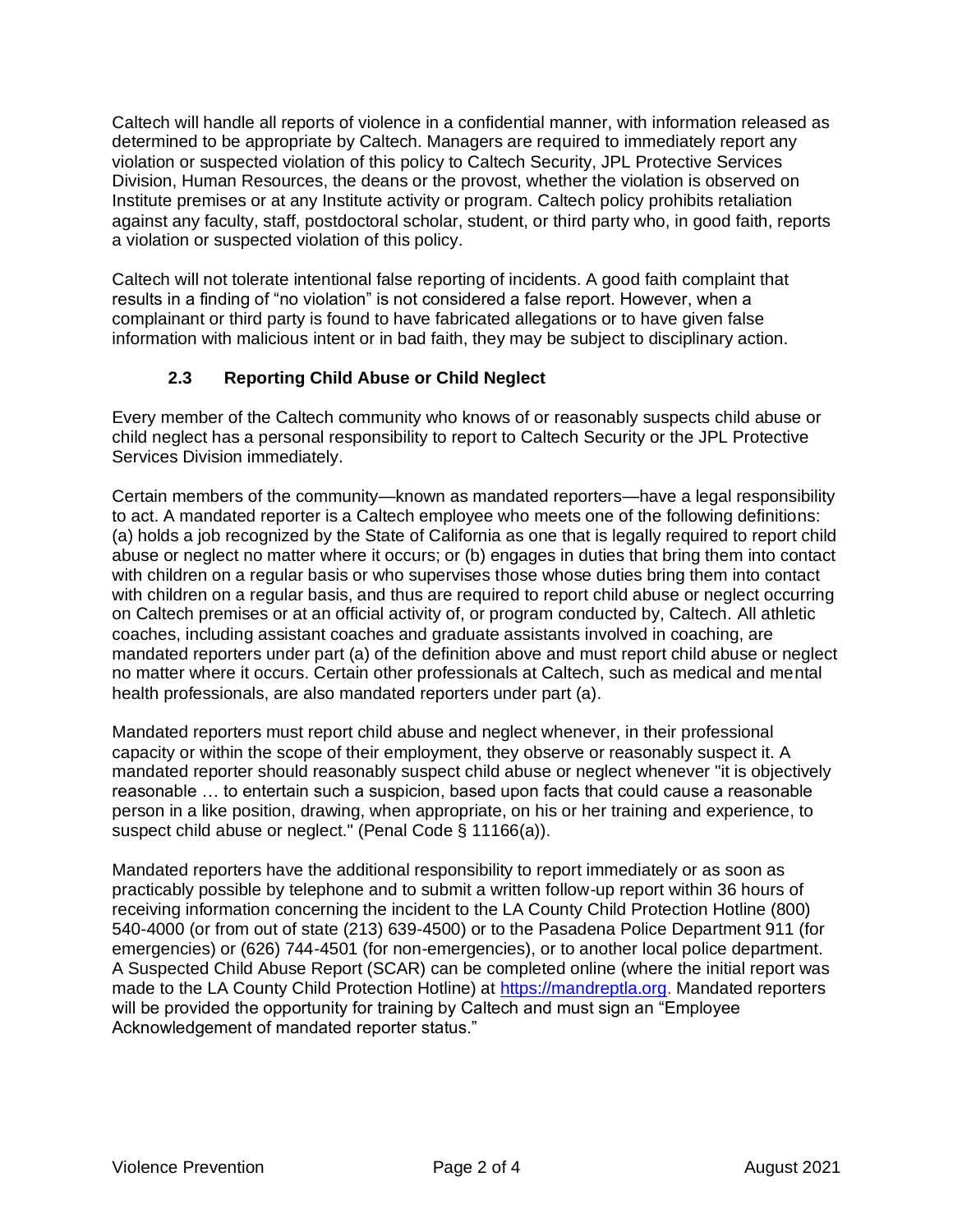#### **2.4 Definitions**

**Acts of violence** include any physical action, whether intentional or reckless, that harms or threatens the safety of another individual at Caltech.

**A threat of violence** includes any behavior that by its very nature could be interpreted by a reasonable person as intent to cause physical harm to another individual.

**Child** means a person under the age of 18 years.

**Child abuse** includes physical injury inflicted on a child by another person, serious endangerment of a child's physical or mental health due to injury by act or omission, sexual exploitation of a child (including sexual intercourse between a child under 16 years of age and a person 21 years of age or older), lewd or lascivious acts, and child molestation; and unlawful corporal punishment.

**Child neglect** includes negligent treatment or maltreatment of a child under circumstances indicating harm or threatened harm to the child's health or welfare.

**Stalking** is a course of conduct directed at an individual that would cause a reasonable person to fear for his or safety or the safety of others, or suffer substantial emotional distress. Course of conduct means two or more acts, including, but not limited to, acts in which the stalker directly, indirectly, or through third parties, by any action, method, device, or means, follows, monitors, observes, surveils, threatens, or communicates to or about a person or interferes with the person's property. Reasonable person means a reasonable person under similar circumstances and with similar identities to the victim. Stalking that is sex or gender-based should be reported and will be handled pursuant to the Sex-and Gender-Based Misconduct policy and applicable procedures. Stalking that is not sex or gender-based is covered by this policy.

**Weapon** is defined as a firearm, ammunition, BB or pellet gun, paintball gun, stun gun, compressed air gun, or any replica firearm, martial arts weapon, fireworks, explosives, dangerous or highly flammable chemicals, dirk, dagger, ice pick, or knife having a blade longer than 2 1/2 inches (except for a knife or ice pick used for food preparation or consumption or for a lawful use in or around a residence), razor with an unguarded blade, razor blade, or box cutter (except for a razor, razor blade or box cutter for lawful use in a residence), or any object when used in a manner or under a circumstance that potentially may or does result in an act of violence or threat of violence.

An object otherwise defined above as a weapon is excepted when used for a lawful purpose within the scope of the person's employment or academic activities when approved by Caltech.

#### **2.5 Investigating Prohibited Conduct**

Reports of conduct that may violate any aspect of this policy will be taken seriously, properly investigated, and dealt with accordingly. Individuals who are found to have violated this policy may be subject to disciplinary action up to and including termination of employment, expulsion, or permanent removal from the premises. Additionally, when such acts potentially violate state or federal laws, the matter may be referred to law enforcement agencies for investigation.